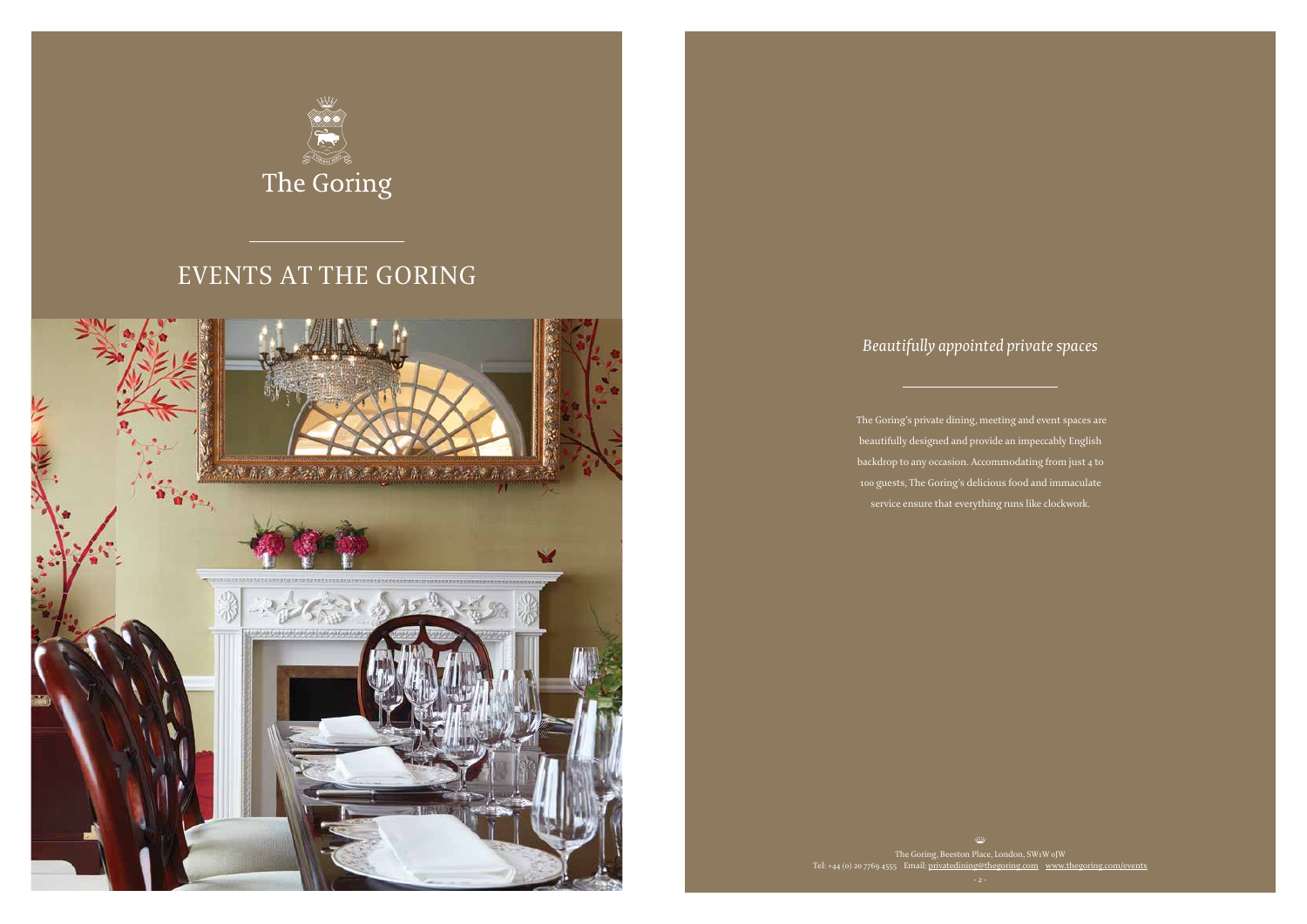The Garden Room is the largest of The Goring's private rooms and has its own conservatory area with a sliding wall of glass leading out to The Goring Gardens. Guests have access to a private patio from which the gardens can be accessed, making it ideal for celebrations and weddings. The Garden Room is equipped with the latest technology including a fitted screen, projector and WiFi.

The Goring, Beeston Place, London, SW1W 0JW Tel: +44 (0) 20 7769 4555 Email: privatedining@thegoring.com www.thegoring.com/events  $\overline{4}$  -



## THE GARDEN ROOM

Area size 10.3m x 8.3m /85.5m Seats 44 for lunch or dinner Seats 20 for boardroom set-up Seats 50 for theatre set-up Holds 100 for receptions

### THE GARDEN ROOM



*Perfect for…* weddings, parties, receptions, meetings and celebrations.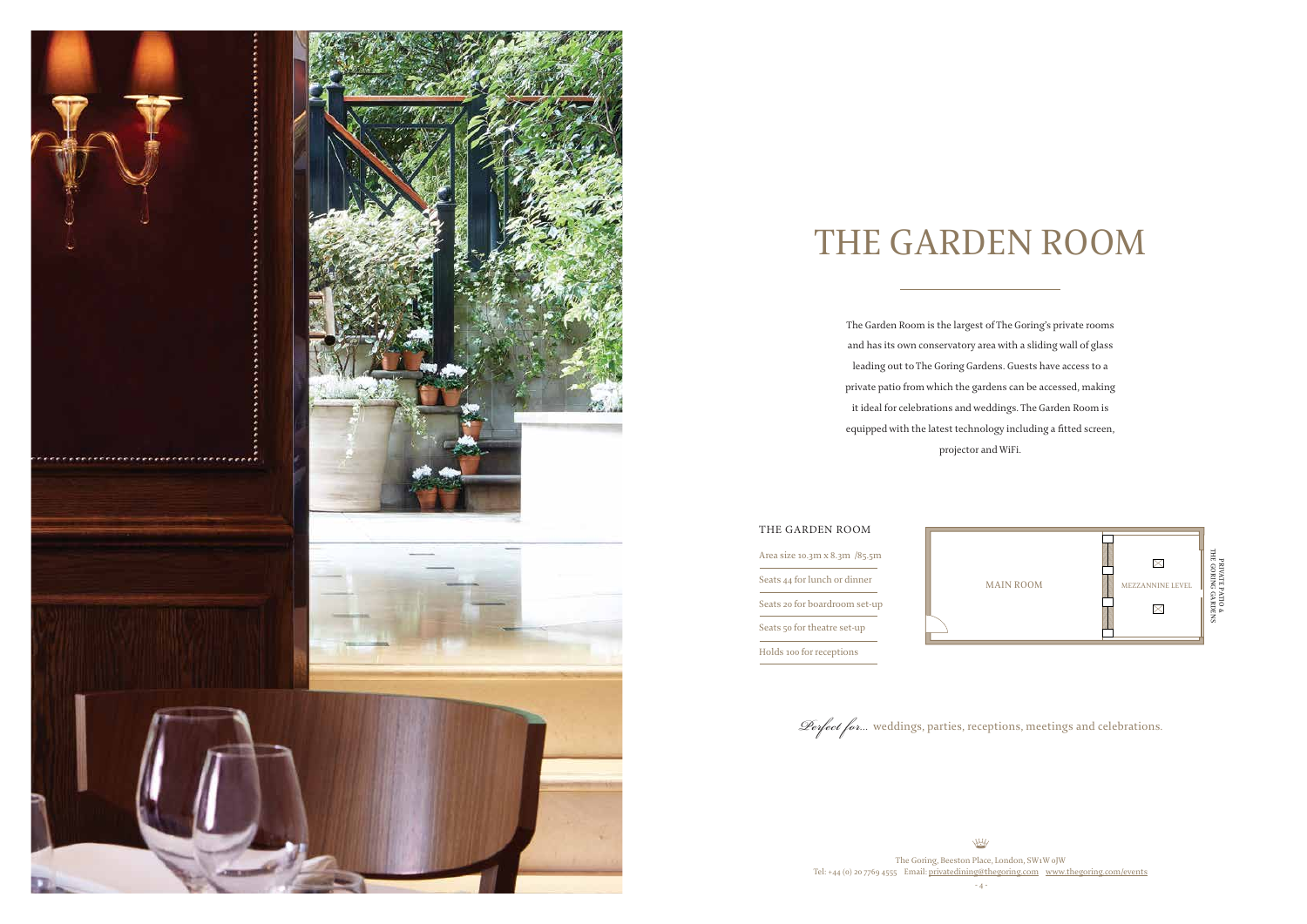Tucked away on the fourth floor, The Boardroom is all about discretion and not being disturbed. Ideal for smaller business meetings, it is bathed in natural daylight and striking in design, with comfortable leather chairs and state-of-the-art technology.

## THE BOARDROOM

The Goring, Beeston Place, London, SW1W 0JW Tel: +44 (0) 20 7769 4555 Email: privatedining@thegoring.com www.thegoring.com/events - 6 -





*Perfect for…* perfect for meetings, interviews and presentations.

Area size 4.4m x 4.2m / 8.5m Seats 8 for lunch or dinner (buffet only) Seats 8 for boardroom set-up Not available for theatre set-up

Not available for receptions

### THE BOARDROOM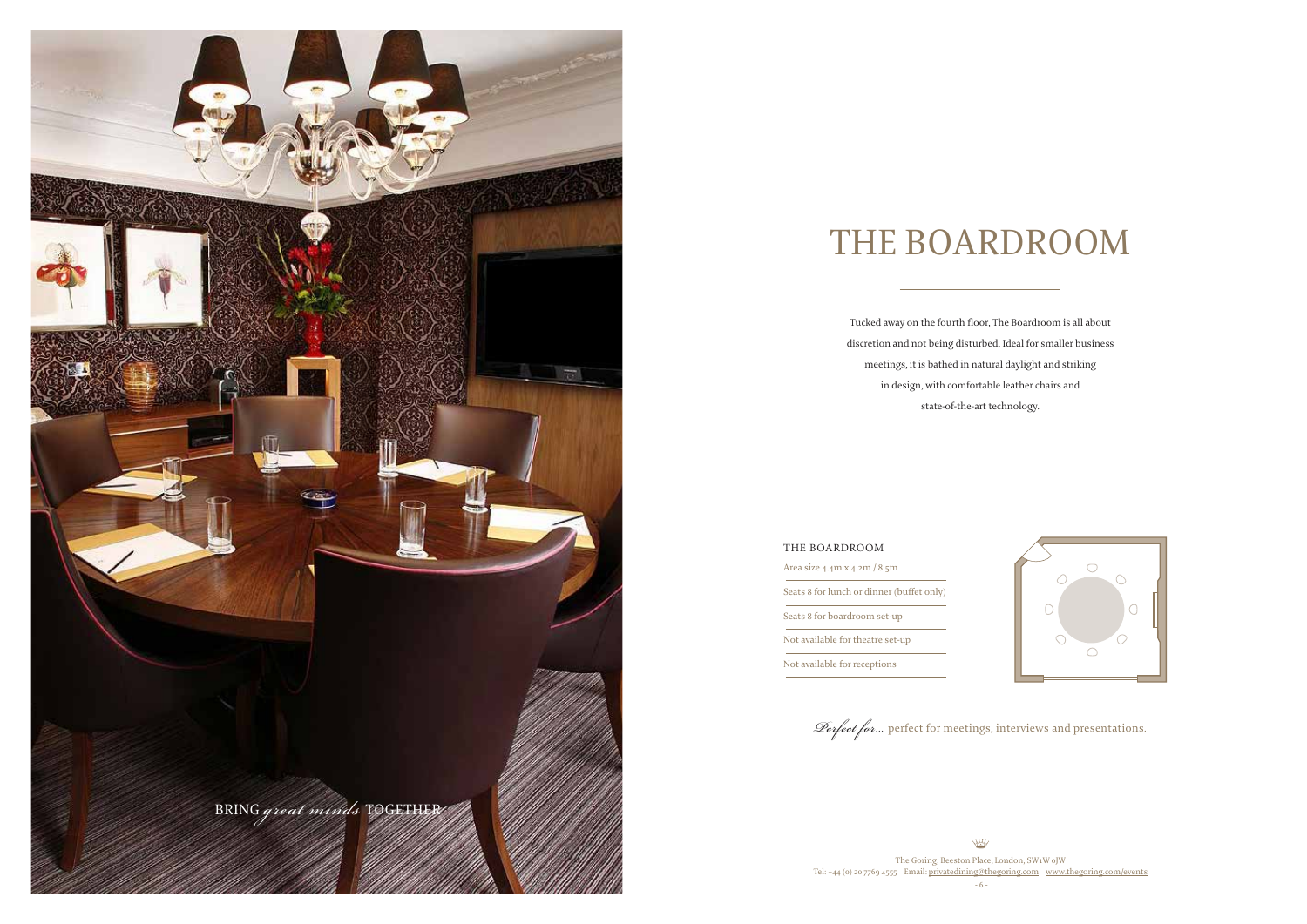# THE DRAWING ROOM

The Drawing Room has recently been refurbished and transformed with the most intricate woven wallpaper, giving the room the relaxed sophistication of a grand English country house or a chic private city residence. Located on the ground floor, it is perfect for a private dinner or business meeting. Comfortably seating up to 12 guests, The Drawing Room is flooded with natural daylight and features a discreet 55" plasma screen concealed behind an antique mirror – making it perfect for work or play.



The Goring, Beeston Place, London, SW1W 0JW Tel: +44 (0) 20 7769 4555 Email: privatedining@thegoring.com www.thegoring.com/events - 8 -



Area size 5.9m x 4.6m / 27m Seats 12 for lunch or dinner Seats 12 for boardroom set-up Seats 20 for theatre set-up Holds 25 for receptions

### DRAWING ROOM

*Perfect for…* private parties, presentations, meetings or a memorable reward for your team.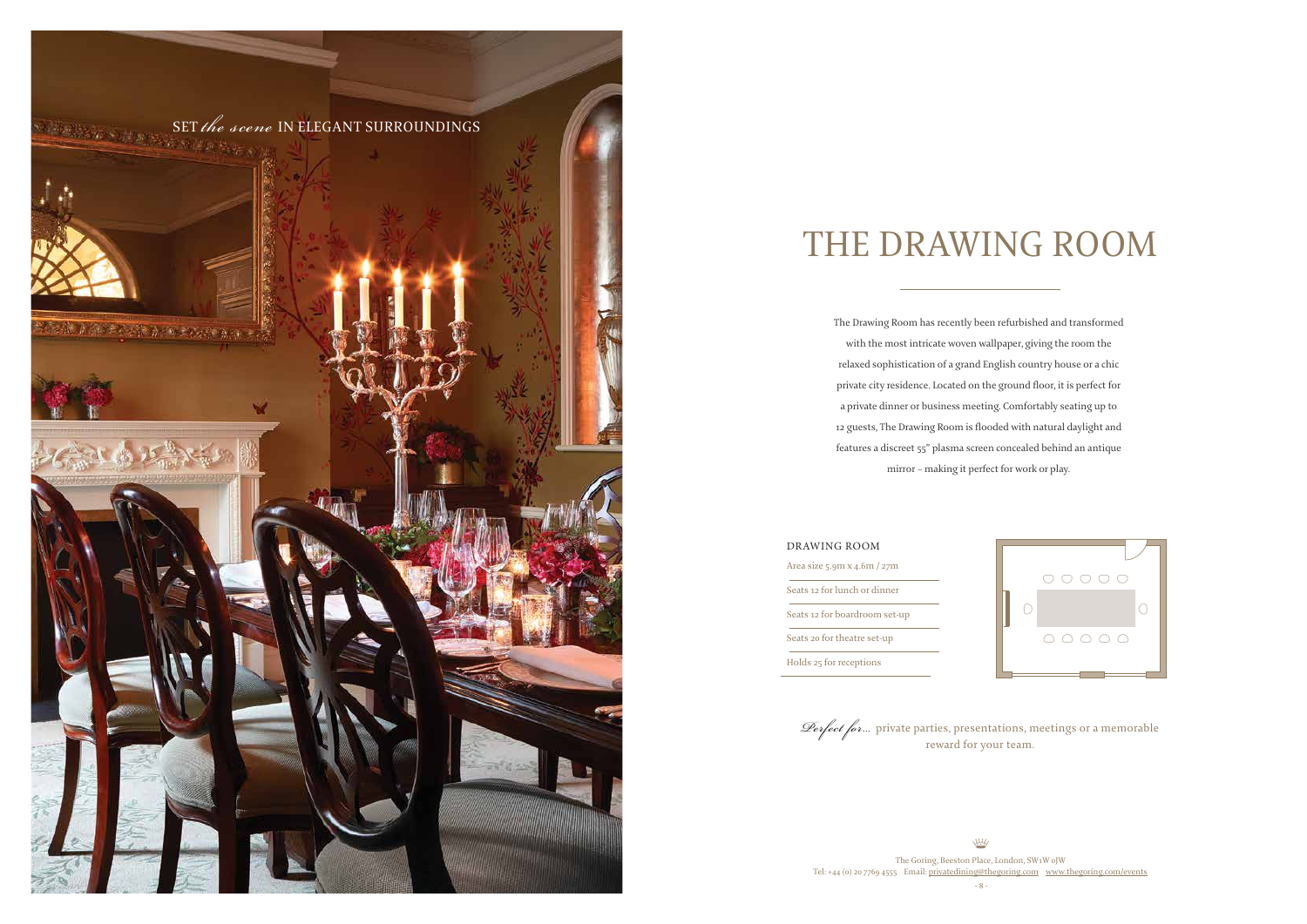

# THE SILVER ROOM

The most intimate of The Goring's private rooms is The Silver Room, which has also undergone a sumptuous renovation with stunning new wallpaper. This light-filled room is adjacent to The Dining Room and up to 8 guests can enjoy a lavish Michelin-starred lunch or dinner under the sparkle of the Edwardian chandelier.

The Goring, Beeston Place, London, SW1W 0JW Tel: +44 (0) 20 7769 4555 Email: privatedining@thegoring.com www.thegoring.com/events



Area size 4.2m x 3.4m / 14m Seats 8 for lunch or dinner Seats 7 for boardroom set-up Not available for theatre set-up Not available for receptions

### SILVER ROOM

*Perfect for…* breakfast, lunch, dinner and smaller meetings.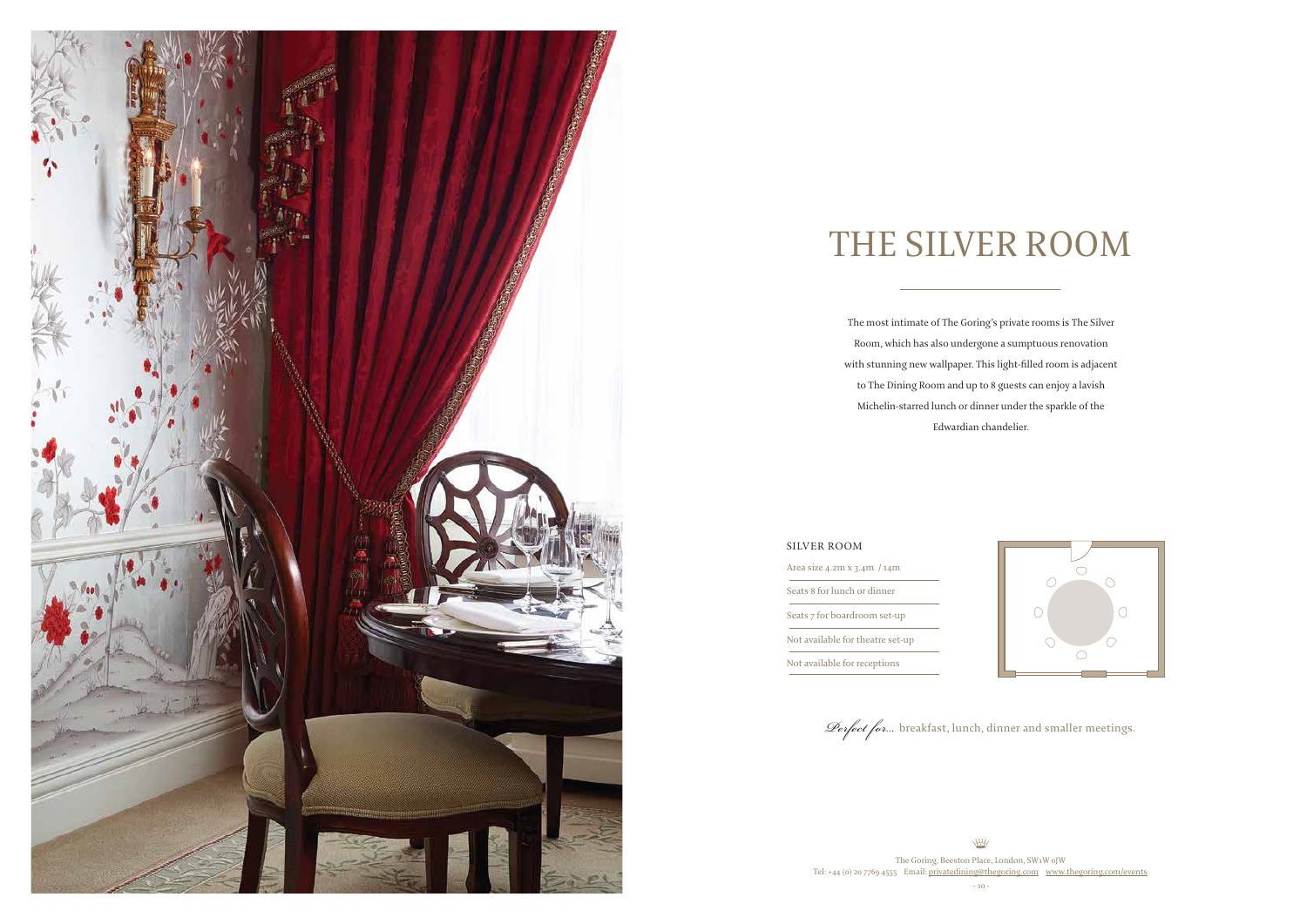# MICHELIN-STARRED DINING

The Goring offers stunning yet relaxed dining spaces that are popular with locals and guests alike. The private dining rooms are impeccably managed by Mikko Jappinen and they provide exceptional settings for any occasion with Michelin-starred food from Executive Chef Shay Cooper and an extensive wine list curated by Head Sommelier Olivier Clausse.

⋒ The Goring, Beeston Place, London, SW1W 0JW Tel: +44 (0) 20 7769 4555 Email: privatedining@thegoring.com www.thegoring.com/events - 12 -